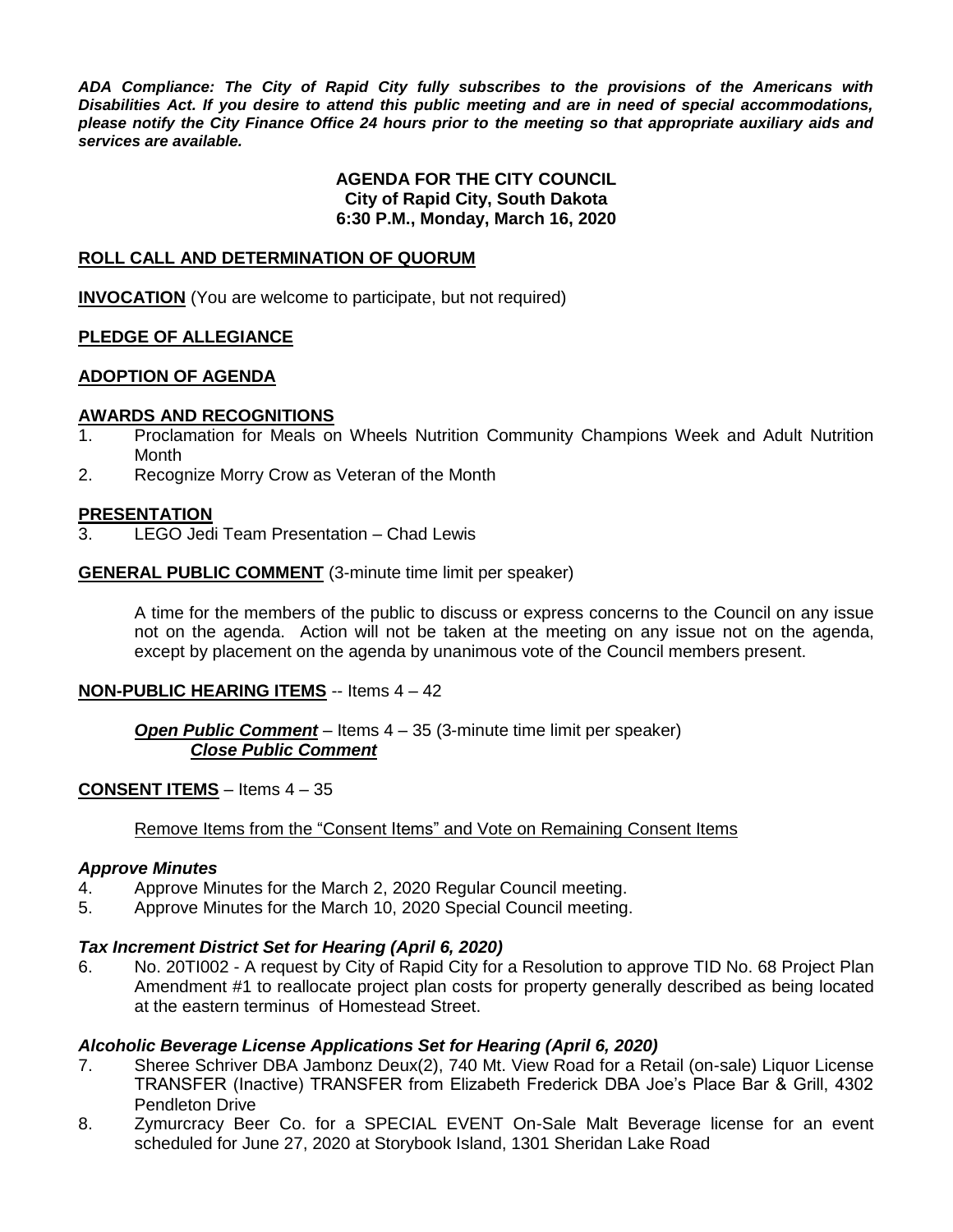9. Rushmore German Club for a SPECIAL EVENT On-sale malt beverage license and on-sale wine license for an event scheduled for August 21-29, 2020 at the Central States Fair, 800 San Francisco Street

## *Public Works Committee Consent Items*

- 10. PW031020-01: Authorize Public Works Director to Accept Warranty Deed for a portion of Lots 9 through 11 in Block 18 of Providence Addition, Rapid City, Pennington County, South Dakota.
- 11. PW031020-02: Approve Change Order #3 to Tru-Form Construction, Inc. for Disk Drive and Haines Avenue Intersection, Project 16-2347/CIP 51121 for an increase of \$6,616.60.
- 12. PW031020-03: Approve Change Order #1F to R.C.S Construction, Inc. for Knollwood Drainage Basin Element 3 Improvement, Project 19-2526/CIP 51248 for an increase of \$2,153.73. Actual quantities adjusted to complete the project.
- 13. PW031020-04: Authorize Mayor and Finance Officer to sign Bridge Reinspection Program Resolution. Project No. 20-2576 / CIP No. 50630
- 14. PW031020-06: Authorize Staff to Advertise Bids for Sheridan Lake Rd. Panel Repair Project No. 19-2556 / CIP No. 50445. Estimated Cost \$400,000.00
- 15. PW031020-07: Authorize Staff to Advertise for Bids for Hot Mixed Asphaltic Concrete. Estimated Cost: \$161,000.00.
- 16. PW031020-08: Authorize Staff to Advertise for Bids for Limestone Gravel for Various City Departments. Estimated cost \$87,000.00.
- 17. PW031020-09: Authorize Mayor and Finance Officer to Sign Resolution No. 2020-016 Construction Fee Resolution for Cobalt Drive Sanitary Sewer Bypass Frontage - Per Front Footage Fee, Project No. 14-2127.
- 18. PW031020-10: Authorize Mayor and Finance Officer to Sign Resolution No. 2020-017 Construction Fee Resolution for Cobalt Drive Sanitary Sewer Bypass Oversize - Per Acre Fee, Project No. 14-2127.
- 19. PW031020-12: Approve Request from Dave and Jan Snyder for a variance to waive the requirement to install sidewalk along Pinecrest Drive, Rapid City, per City Ordinance 12.08.060.
- 20. PW031020-13: Approve Request from Jim and Susan Laughland for a Variance to Waive the Requirement to Install Sidewalk along Corral Drive, Rapid City, per City Ordinance 12.08.060.
- 21. PW031020-14: Approve Request from Affordably Creative Engineering Services, Inc., for a Variance to Waive the Requirement to Install Sidewalk along frontage of the lot located at 110 N Poplar Avenue. per City Ordinance 12.08.060 C
- 22. PW031020-15: Approve Extension of contract awarded May 6, 2019 to Pete Lien & Sons, Inc. for Ready Mixed Concrete.
- 23. PW031020-16: Approve Extension of contract awarded May 20, 2019 to Tru-Form Construction for Concrete Replacement for Main Breaks.
- 24. PW031020-17: Approve Extension of contract for Water Reclamation Odor control chemical with Hawkins, Inc at the same contract price of \$2.83/gallon for calendar year 2020. Estimated usage is 7,500 gallons for an extended price of \$21,225.00.
- 25. PW031020-05: Approve Change Order No. 1 to Western States Fire Protection for Fire Suppression Halley, Dinosaur, Meadowbrook & Executive, Project No. PR19-6167 for an increase of \$34,139.

## *Legal & Finance Committee Consent Items*

- 26. LF031120-10 Approve Resolution No. 2020-019 a Resolution Declaring Miscellaneous Personal Property Surplus
- 27. LF031120-03 Authorize Mayor and Finance Officer to Sign and Accept if Awarded the 2020 Community Oriented Policing (COPS) Law Enforcement Mental Health and Wellness Act (LEMHWA) Grant
- 28. LF031120-01 Authorize Staff to Apply for and Accept if Awarded a 2020 Technical Assistance Grant through the Hazardous Safety Administration for the Amount of \$35,000.00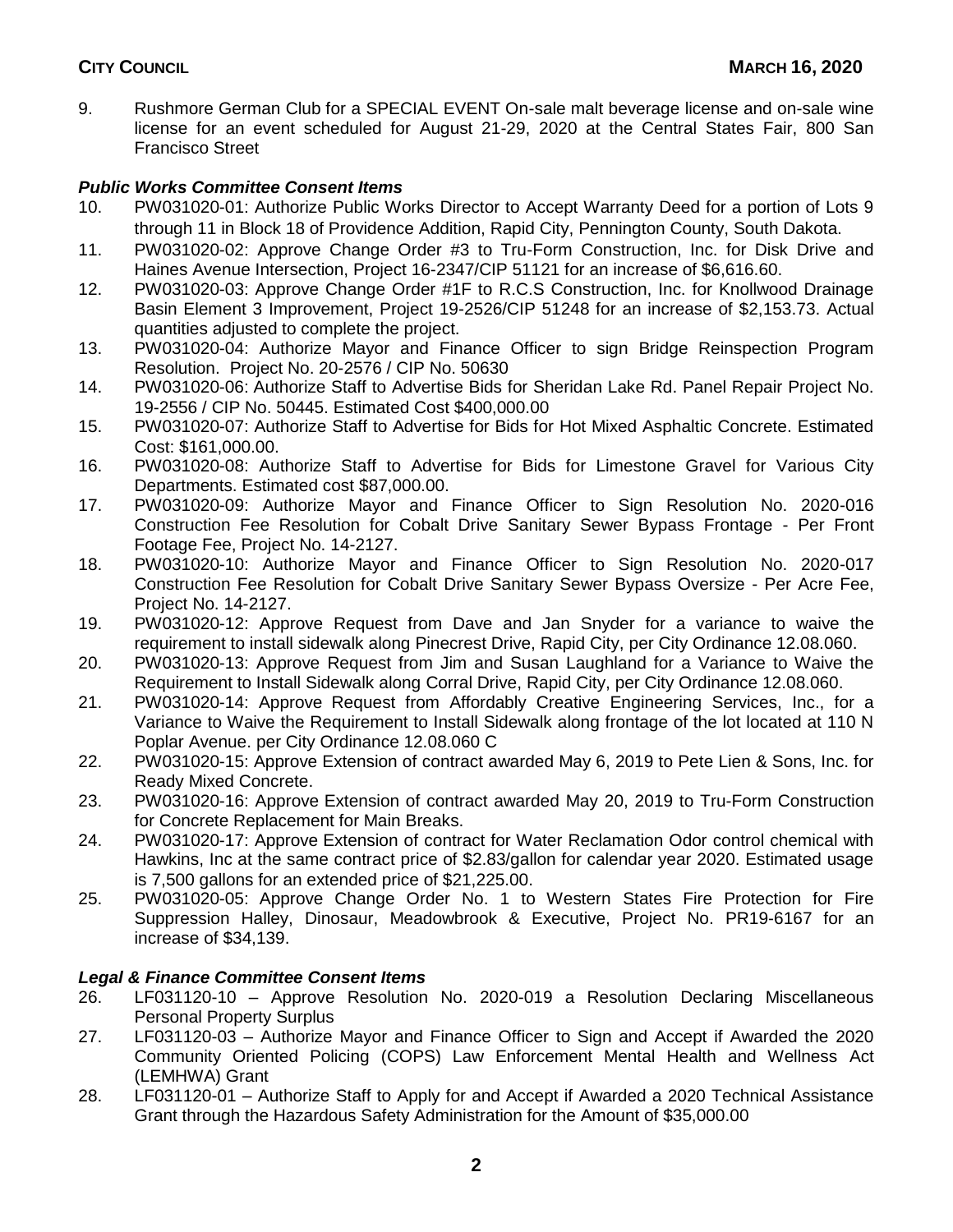- 29. Acknowledge the Following Volunteers for Worker's Compensation Purposes: Mary Gummo (Fire Department), Lisa Saunders (Fire Department)
- 30. LF031120-02 Approve FY2020 Rapid City Arts Council for Community Investments (Arts & Humanities)
- 31. LF031120-06 Approve Resolution No. 2020-018 a Resolution Levying Assessment for Abatement of Nuisances
- 32. LF031120-09 Authorize Mayor and Finance Officer to Sign Electric Cooperative Agreement with West River Electric Association and Black Hills Electric Cooperative for FY 2021
- 33. LF031120-08 Authorize Payment for a Short Term Emergency Network Connection with Midco to Support City Buildings Due to a Network Outage

## *Community Development Consent Items*

34. LF031120-05 – Authorize Submission of the Historic Preservation Commission Certified Local Government Grant Application for 2020-2021 and Receipt of Funds Associated with the Grant

## *Bid Award Consent Items*

35. No. CC031620-02.1 – Approve award of total bid for Waterslide Resurfacing, Project No. PR20- 6175 opened on 3/10/20 to the lowest responsible bidder, SplashTacular, LLC in the amount of \$89,396.00

END OF CONSENT ITEMS

## **NON-CONSENT ITEMS** – Items 36 – 42

*Open Public Comment* – Items 36 – 42 (3-minute time limit per speaker) *Close Public Comment*

## *Ordinances*

36. No. 19RZ045 - First Reading, Ordinance 6386, an Ordinance Amending Section 17.06 of Chapter 17 of the Rapid City Municipal Code, a request by Cory Back for SLH Holdings, LLC for a Rezoning request from General Agricultural District to Medium Density Residential District for property generally described as being located northeast of the intersection of Sammis Trail and Healing Way.

## **Recommendation: Approve**

37. No. 20RZ010 - First Reading, Ordinance 6398, an Ordinance Amending Section 17.06 of Chapter 17 of the Rapid City Municipal Code, a request by Dream Design International, Inc for Yasmeen Dream, LLC for a Rezoning request from General Agricultural District to Medium Density Residential District for property generally described as being located east of Elk Vale Road, south of Jaffa Garden Way.

## **Recommendation: Approve**

38. No. 20RZ011 - First Reading, Ordinance 6399, an Ordinance Amending Section 17.06 of Chapter 17 of the Rapid City Municipal Code, a request by Dream Design International, Inc for Yasmeen Dream, LLC for a Rezoning request from General Agricultural District to Medium Density Residential District for property generally described as being located east of Elk Vale Road, south of Jaffa Garden Way.

## **Recommendation: Approve**

39. LF031120-07 – First Reading, Ordinance 6402 Regarding Supplemental Appropriation 2 for 2020.

**Recommendation: Approve**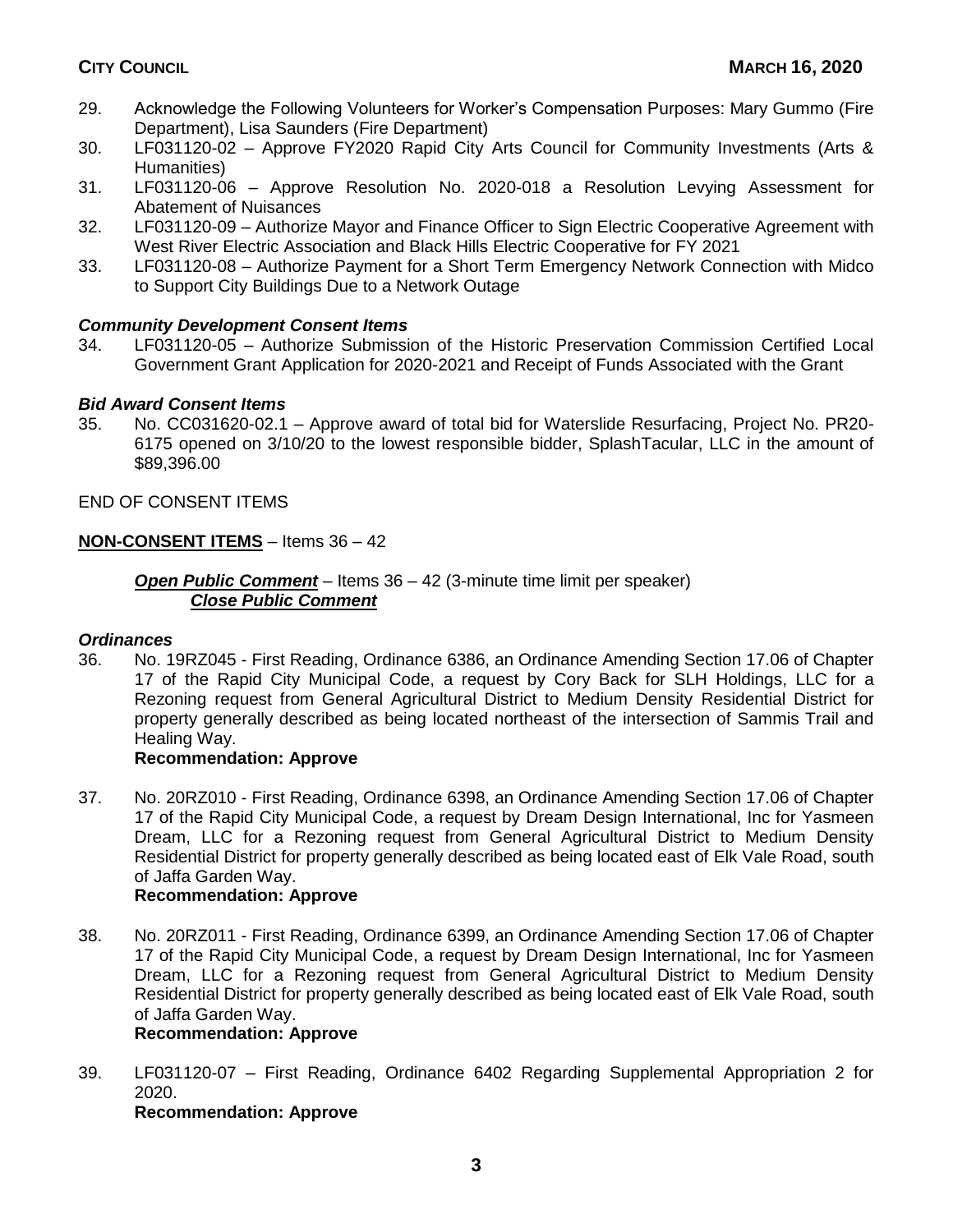## *Public Works Committee Items (NONE)*

## *Legal & Finance Committee Items*

40. LF031120-04 – Approve Request from South Dakota School of Mines & Technology to Waive Banner Fee for M Week for the Calendar Years 2020-2025. **Recommendation: Send to Council without Recommendation**

## *CIP Committee Items (NONE)*

## *Community Development Items*

41. No. 20PL010 - A request by FMG Engineering for Black Hills Habitat for Humanity for a Preliminary Subdivision Plan for proposed Lots 1, 2 and 3 of Block 105 of Mahoney Addition, generally described as being located southwest corner of the intersection of Midway Street and Mac Arthur Street.

## **Recommendation: Approve with stipulations**

42. No. 20AN001 – Approve the Request from Forest Products Distributors, Inc. to Consider an Application for a Petition for Annexation for Property Generally Described as Being Located in Section 20, T2N, R8E (5400 Old Folsom Road). **Recommendation: Send to Council without Recommendation**

# *Bid Awards (NONE)*

*Alcoholic Beverage License Applications (NONE)*

*Reissuance Special Event*

## *Mayor's Items (NONE)*

*Council Items & Liaison Reports (NONE)* Reconsideration Notices Motion for Delivery of Items from Committee

## *Staff Items (NONE)*

## *Appeals (NONE)*

*Planning Commission Appeals License Appeals Sign Code Appeals Other Appeals Heard by the Council*

## **PUBLIC HEARING ITEMS** – Items 43 – 48

*Open Public Hearing (comment)* - *Items 43 – 48* (3-minute time limit per speaker) **[Public Hearing Remains Open]**

*Close Public Hearing (comment)* - *Items 43 – 48*

## **CONSENT PUBLIC HEARING ITEMS** – Items 43 – 46

Remove Items from the "Consent Public Hearing Items" and Vote on Remaining Consent Items

## *Community Development Items (NONE)*